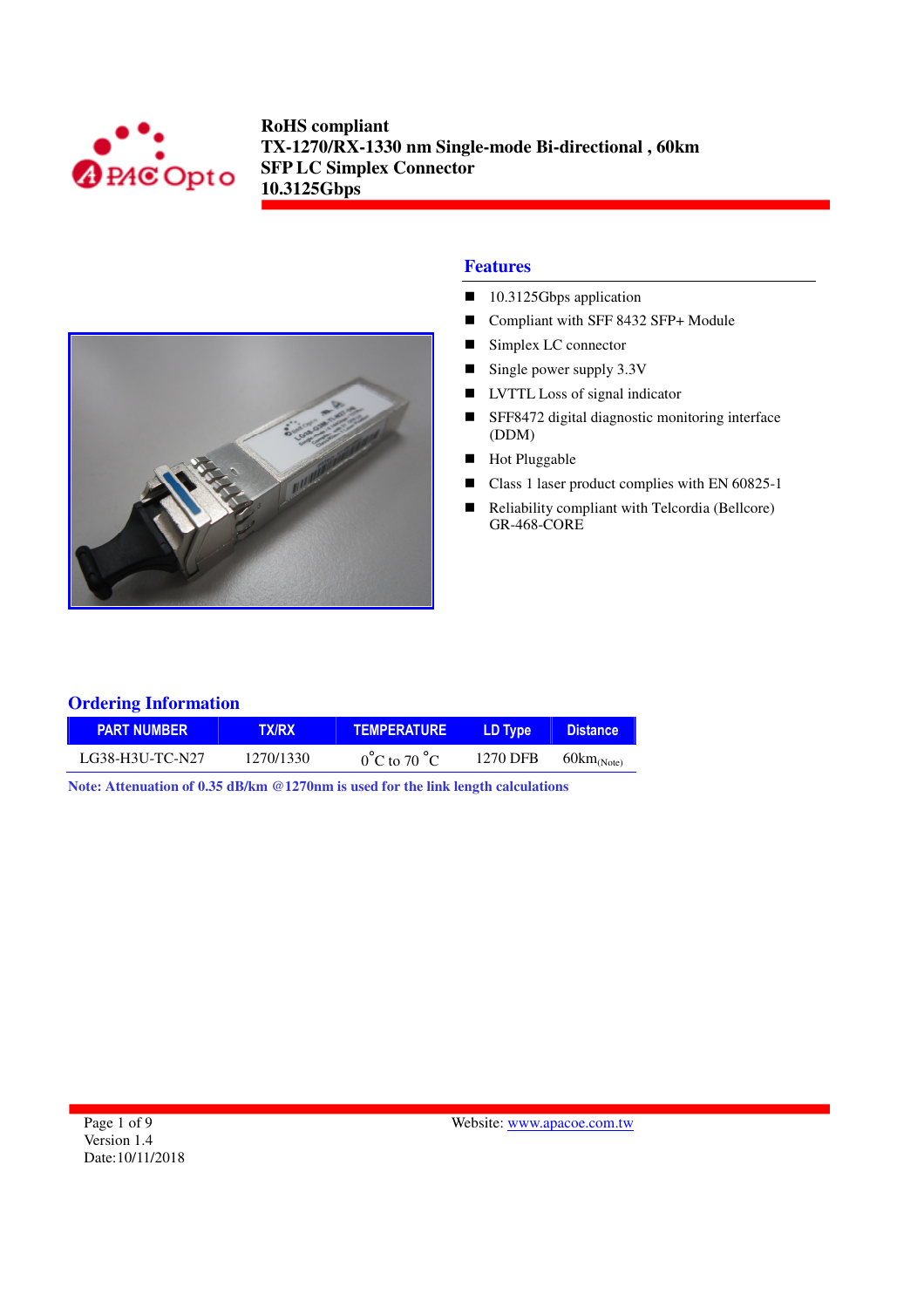

## **Diagnostics**

| <b>Parameter</b>                    | <b>Range</b>          | <b>Accuracy</b> | <b>Calibration</b> |
|-------------------------------------|-----------------------|-----------------|--------------------|
| Internal Transceiver<br>Temperature | $-10$ to 95 °C        | $\pm$ 3 °C      |                    |
| Internal Transceiver<br>Voltage     | 3.1 to 3.5 V          | $\pm$ 0.1 V     | Internal           |
| <b>Bias Current</b>                 | 0 to $100 \text{ mA}$ | $\pm 10\%$      |                    |
| <b>TX</b> Power                     | $+2.5$ to $+7$ dBm    | $\pm$ 3 dB      |                    |
| RX average Power                    | $-21.5$ to $-7$ dBm   | $\pm$ 3 dB      |                    |

# **Absolute Maximum Ratings**

| <b>PARAMETER</b>           | <b>SYMBOL</b> | <b>MIN</b> | <b>MAX</b> | <b>UNITS</b> | <b>NOTE</b> |
|----------------------------|---------------|------------|------------|--------------|-------------|
| <b>Storage Temperature</b> | $T_S$         | $-40$      | 85         |              |             |
| <b>Supply Voltage</b>      | Vcc           | $-0.5$     | 4.0        |              |             |
| <b>Input Voltage</b>       | $V_{IN}$      | $-0.5$     | Vcc        |              |             |

# **Recommended Operating Conditions**

| <b>PARAMETER</b>                  | <b>SYMBOL</b>              | <b>MIN</b> | <b>MAX</b> | <b>UNITS</b> | <b>NOTE</b> |
|-----------------------------------|----------------------------|------------|------------|--------------|-------------|
| <b>Case Operating Temperature</b> | $T_{\scriptscriptstyle C}$ | $\theta$   | 70         | $^{\circ}$ C |             |
| <b>Supply Voltage</b>             | Vcc.                       | 3.14       | 3.46       |              |             |
| <b>Supply Current</b>             | $I_{TX} + I_{RX}$          | $---$      | 350        | mA           |             |
| Dispersion penalty                |                            |            |            | dВ           | @60KM       |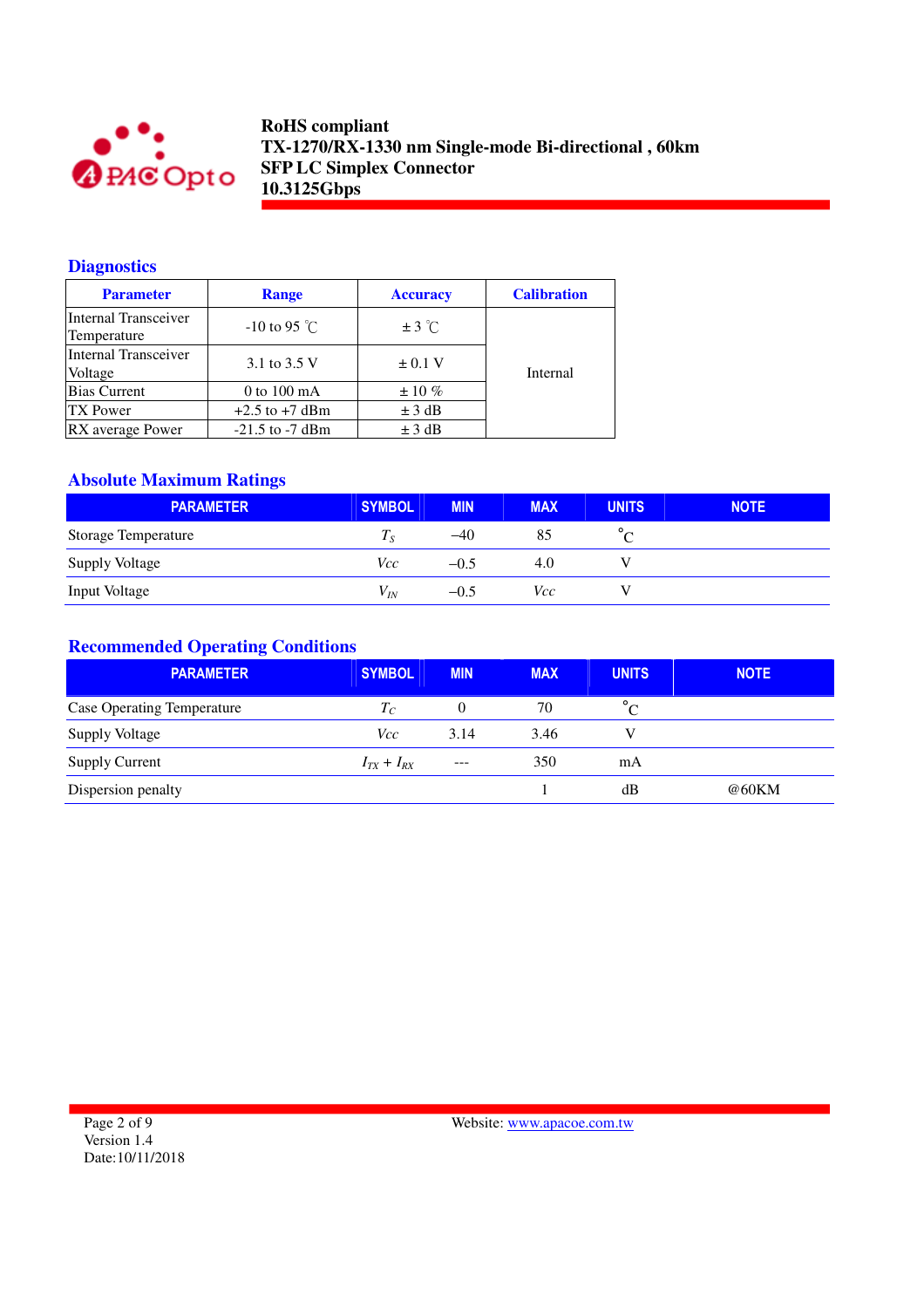

# **Transmitter Electro-optical Characteristics**

| $Vcc = 3.14$ V to 3.46 V, $T_c = 0$ °C to 70 °C |
|-------------------------------------------------|
|-------------------------------------------------|

| <b>PARAMETER</b>                                 | <b>SYMBOL</b>                      | <b>MIN</b> | TYP.    | <b>MAX</b> | <b>UNITS</b> | <b>NOTE</b> |
|--------------------------------------------------|------------------------------------|------------|---------|------------|--------------|-------------|
| <b>Bit Rate</b>                                  | B                                  | ---        | 10.3125 |            | Gbps         |             |
| <b>Output Optical Power</b>                      | $P_{out}$                          | $+2.5$     | ---     | $+7$       | dBm          | Average     |
| <b>Extinction Ratio</b>                          | ER                                 | 6          | ---     | $- - -$    | dB           |             |
| Center Wavelength                                | $\lambda_C$                        | 1260       | 1270    | 1280       | nm           |             |
| Spectral Width (-20dB)                           | $\Delta \lambda$                   | ---        | ---     | 0.5        | nm           |             |
| Side Mode Suppression Ratio                      | <b>SMSR</b>                        | 30         |         |            | dB           |             |
| Max. $P_{out}$ TX-DISABLE Asserted               | $P_{OFF}$                          | ---        |         | $-45$      | dBm          |             |
| Differential Input Voltage                       | $V_{DIFF}$                         | 180        |         | 850        | mV           |             |
| <b>Transmit Fault Output-Low</b>                 | TX_FAULT <sub>L</sub>              | 0.0        | ---     | 0.5        | V            |             |
| Transmit Fault Output-High                       | $TX$ <sub>_FAULT<sub>H</sub></sub> | 2.4        | ---     | $V_{CC}$   | V            |             |
| TX_DISABLE Assert Time                           | $t$ _off                           | ---        | ---     | 100        | $\mu$ s      |             |
| TX_DISABLE Negate Time                           | $t$ on                             | ---        | ---     | 2          | ms           |             |
| Time to initialize, include reset of<br>TX_FAULT | t init                             |            |         | 300        | ms           |             |
| TX_FAULT from fault to assertion                 | $t$ _fault                         | ---        | ---     | 1          | ms           |             |
| TX_DISABLE time to start reset                   | t reset                            | 10         | ---     |            | $\mu$ s      |             |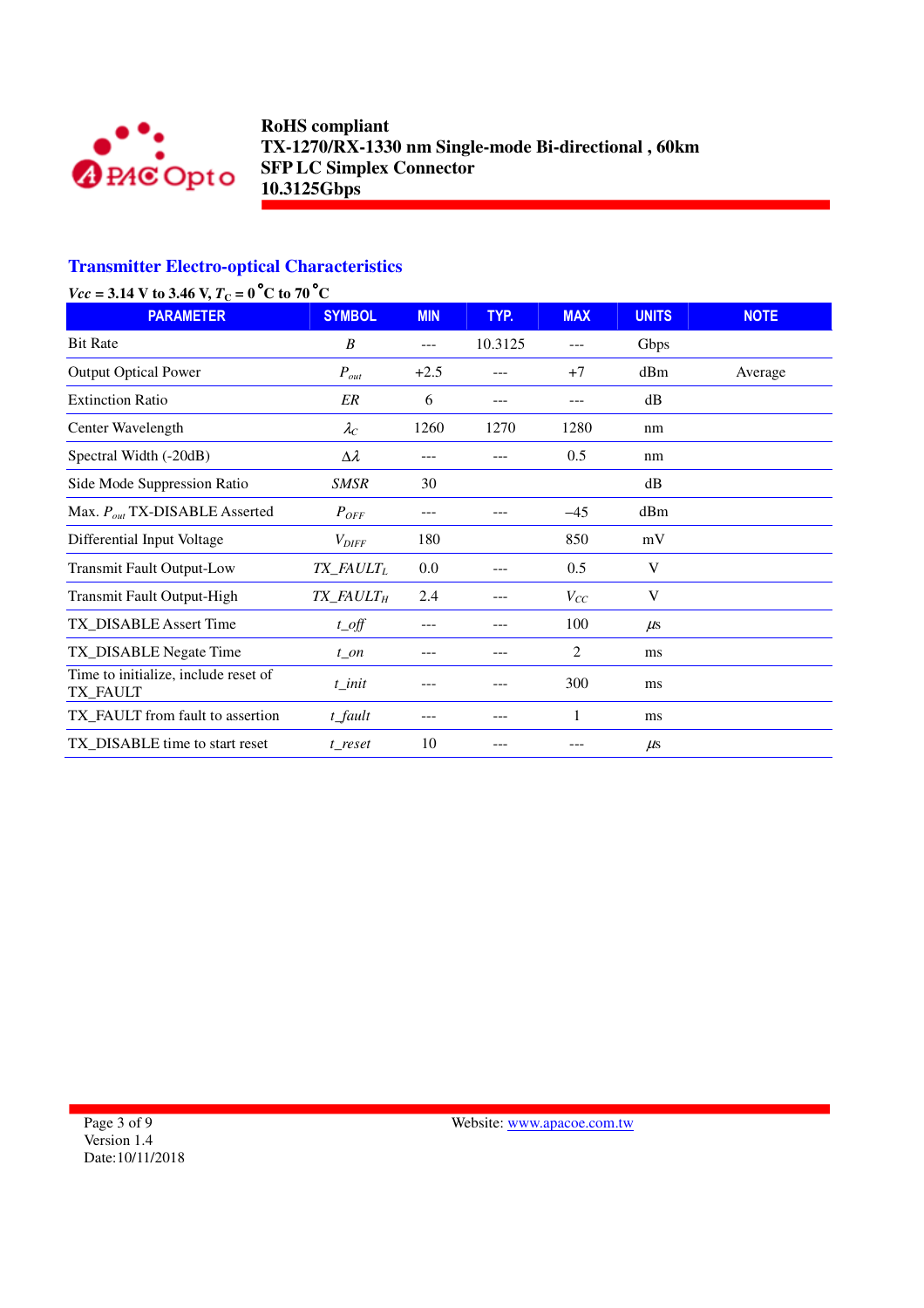

# **Receiver Electro-optical Characteristics**

| $Vcc = 3.14$ V to 3.46 V, $T_C = 0$ °C to 70°C     |                   |            |         |            |              |                  |
|----------------------------------------------------|-------------------|------------|---------|------------|--------------|------------------|
| <b>PARAMETER</b>                                   | <b>SYMBOL</b>     | <b>MIN</b> | TYP.    | <b>MAX</b> | <b>UNITS</b> | <b>NOTE</b>      |
| <b>Bit Rate</b>                                    | B                 | ---        | 10.3125 |            | Gbps         |                  |
| <b>Optical Input Power-maximum</b>                 | $P_{I\!N}$        | $-7$       | ---     |            | dBm          | $BER < 10^{-12}$ |
| Optical Input Power-minimum<br>(Sensitivity)       | $P_{IN}$          | ---        |         | $-21.5$    | dBm          | $BER < 10^{-12}$ |
| <b>Operating Center Wavelength</b>                 | $\lambda_C$       | 1320       |         | 1340       | nm           |                  |
| <b>Optical Return Loss</b>                         | ORL               | 14         | ---     | ---        | dB           |                  |
| Loss of signal -Deasserted                         | $P_D$             | ---        |         | $-21.5$    | dBm          |                  |
| Loss of signal -Asserted                           | $P_A$             | $-35$      | ---     | ---        | dBm          |                  |
| Differential Output Voltage                        | $V_{\text{DIFF}}$ | 350        |         | 850        | mV           |                  |
| Receiver Loss of Signal Output<br>Voltage-Low      | $RX\_LOS_L$       | $\theta$   |         | 0.5        | V            |                  |
| Receiver Loss of Signal Output<br>Voltage-High     | $RX\_LOS_H$       | 2.4        |         | $V_{CC}$   | V            |                  |
| Receiver Loss of Signal Assert<br>Time (off to on) | $t_{A, RX\_LOS}$  |            |         | 100        | $\mu$ s      |                  |
| Receiver Loss of Signal Assert<br>Time (on to off) | $t_{D,RX\_LOS}$   |            |         | 100        | $\mu$ s      |                  |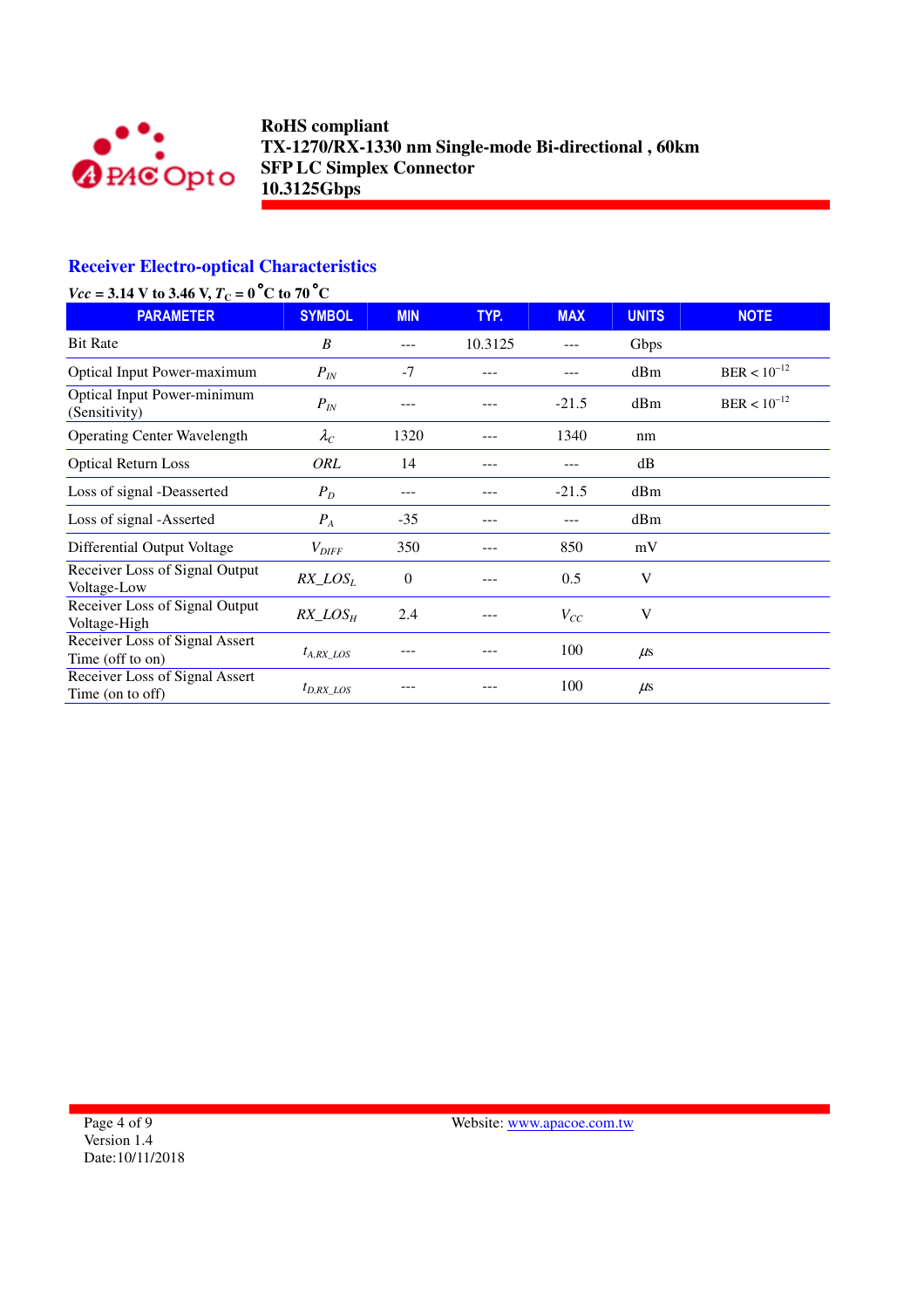

### **Block Diagram of Transceiver**



#### **Transmitter and Receiver Optical Sub-assembly Section**

A 1270 nm InGaAsP laser and an InGaAs Avalanche photodiode integrate with an WDM filter to form a bi-directional single fiber optical subassembly (OSA). The laser of OSA is driven by a LD driver IC which converts differential input LVPECL logic signals into an analog laser driving current. And, The photodiode of OSA is connected to a circuit providing post-amplification quantization, and optical signal detection.

#### **TX\_DISABLE**

The TX\_DISABLE signal is high (LVTTL logic "1") to turn off the laser output.

### **Receive Loss (RX\_LOS)**

The RX\_LOS is high (logic "1") when there is no incoming light from the companion transceiver. This signal is normally used by the system for the diagnostic purpose. The signal is operated in LVTTL level.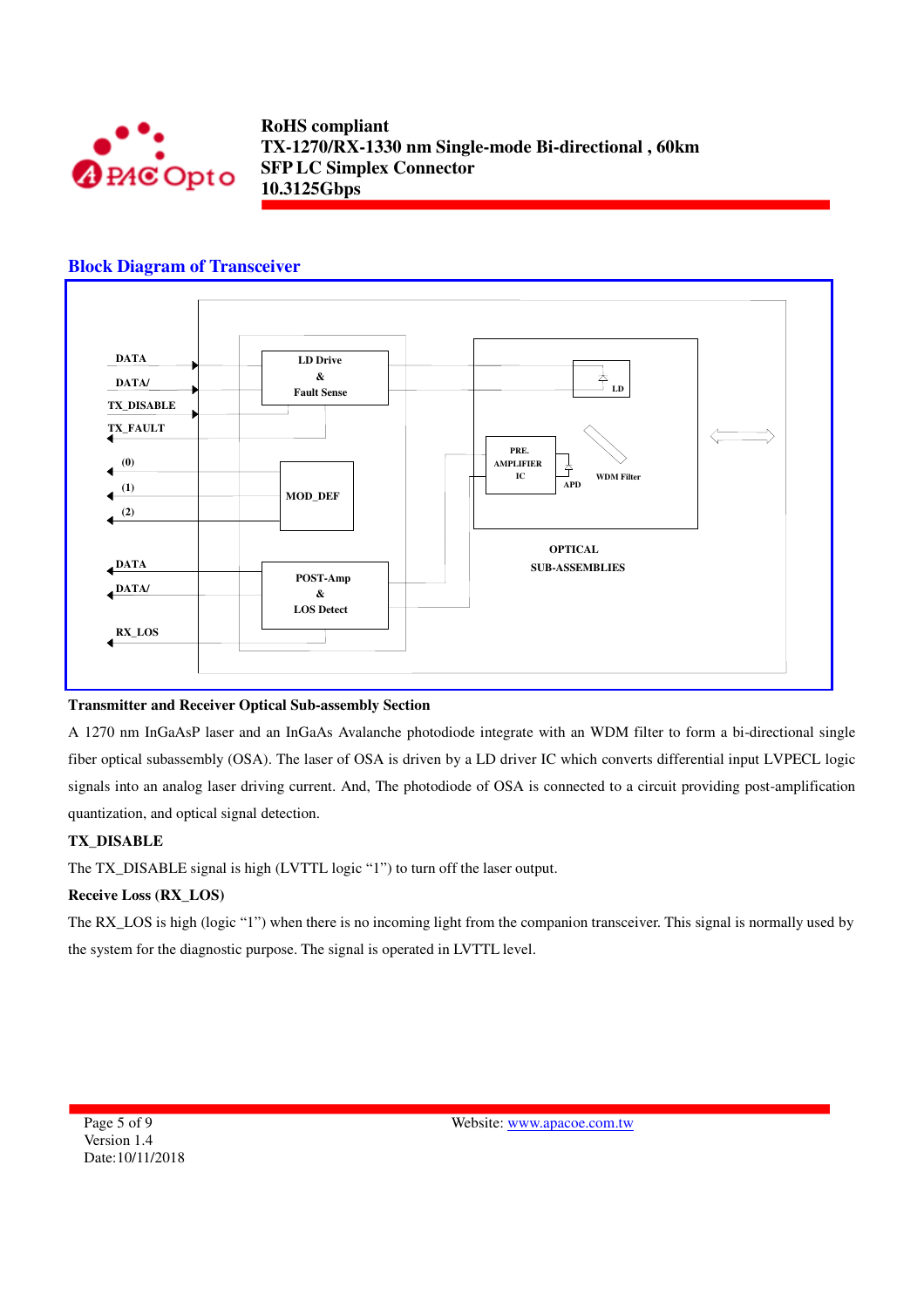

**Dimensions** 



**Latch color: Blue** 

Page 6 of 9 Version 1.4 Date:10/11/2018

Website: www.apacoe.com.tw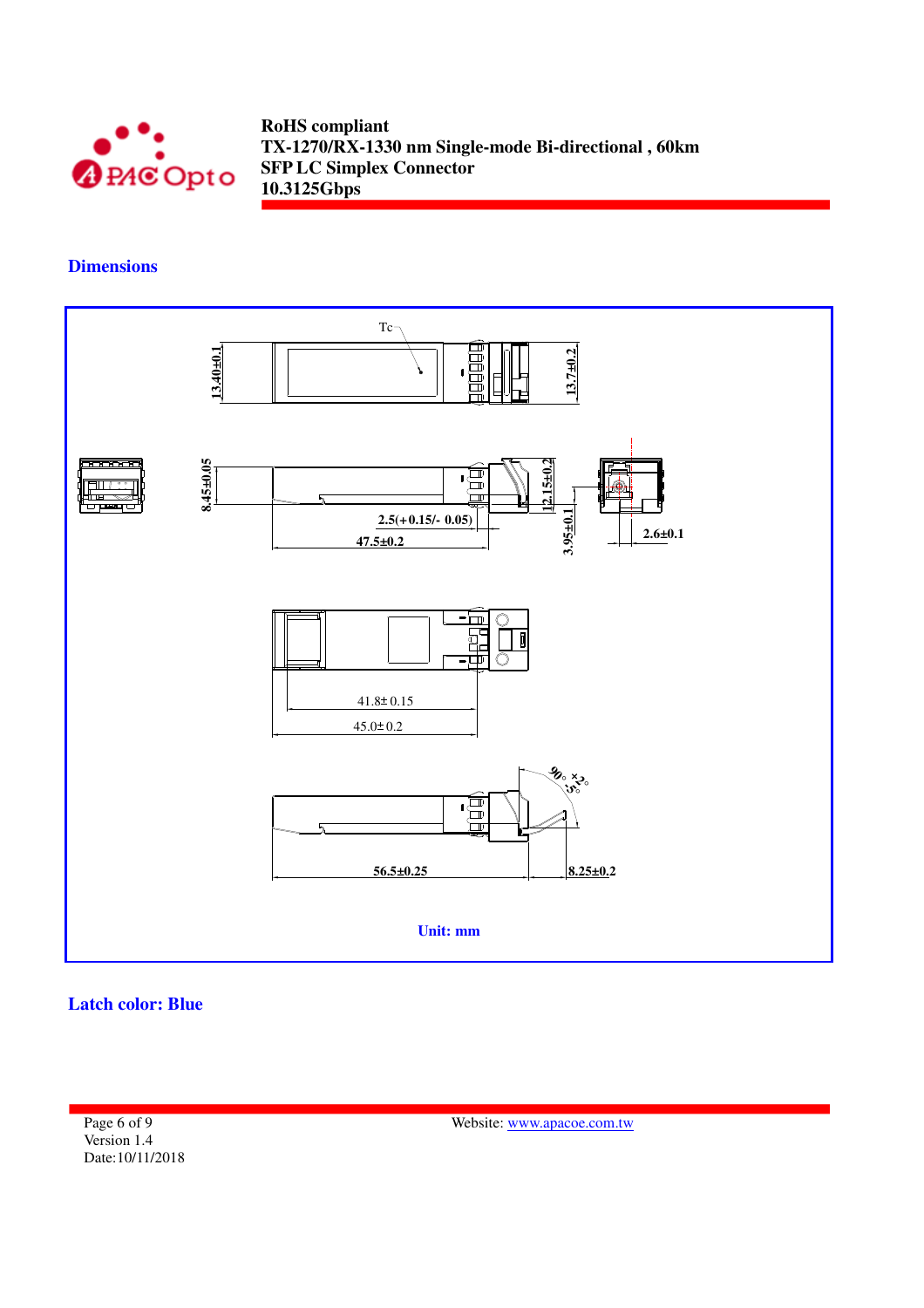

### **SFP host board mechanical layout**



Page 7 of 9 Version 1.4 Date:10/11/2018

Website: www.apacoe.com.tw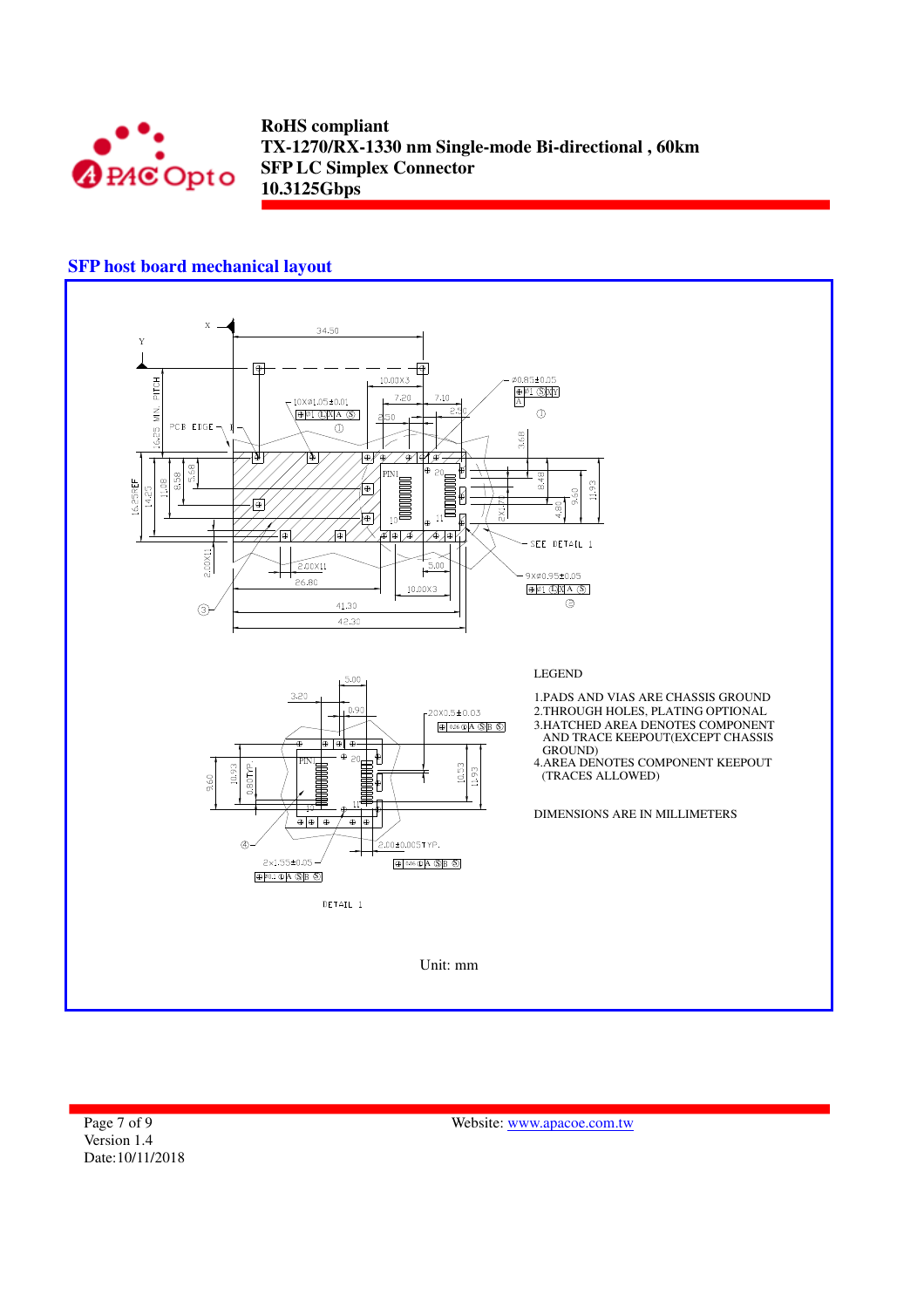

## **Assembly drawing**